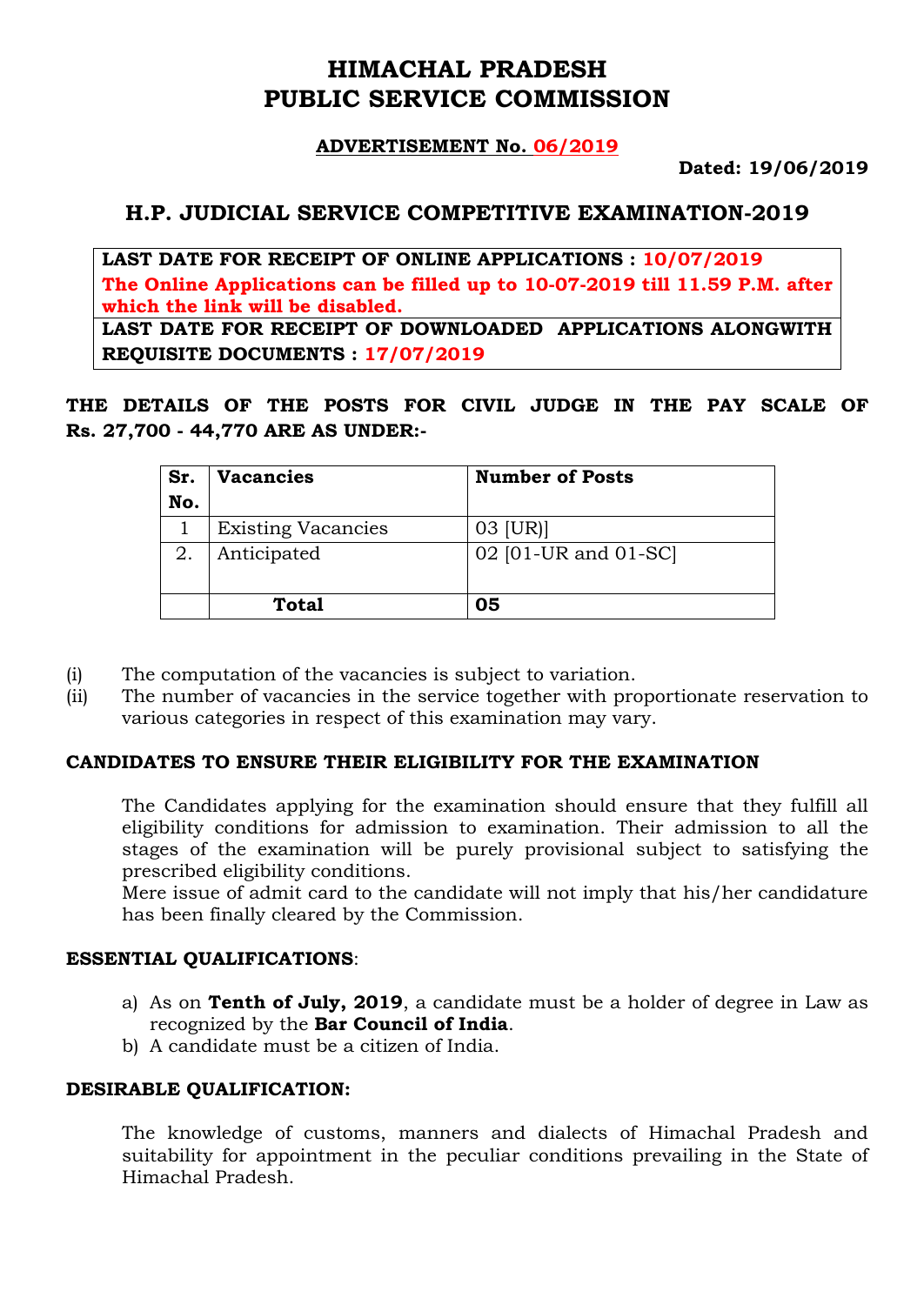#### **AGE LIMIT:**

A candidate must have attained the age of **22** years but must not be more than **35** years of age as on the last date prescribed for receipt of applications in the Commission's Office i.e. **10th July, 2019.**

#### **RELAXATION IN UPPER AGE LIMIT:**

The upper age limit is relaxable by 03 years for S.C. category candidates of Himachal Pradesh.

#### **Note:- For the candidates of reserved categories except SC category, no relaxation in age limit except fee shall be admissible.**

#### **EXAMINATION FEE:**

The detail of fee for respective categories is as under:-

| GENERAL CATEGORY                 | $Rs.400/-.$ |
|----------------------------------|-------------|
| SC and OTHER PRESCRIBED RESERVED | $Rs.100/-.$ |
| CATEGORY OF H.P.                 |             |
|                                  |             |

#### **MODE OF PAYMENT:**

Candidates can pay requisite Examination Fees through "**e-Payment**" i.e. through Debit Card, Credit Card and Net Banking. **Fee once paid shall not be refunded**.

Before applying online, all candidates are advised to go through detailed instructions given on the above mentioned website.

#### **NOTE :**

**Candidates should note that payment of fee can be made only through the modes prescribed above. Payment of fee through any other mode is neither valid nor acceptable. Applications submitted without the prescribed fee/mode shall be summarily rejected.** 

#### **FACILITATION COUNTER FOR GUIDANCE OF CANDIDATES:-**

In case of any guidance/information/clarification regarding their online recruitment applications, candidature etc.; candidates can contact on any working day between 10:00 A.M. to 05:00 P.M. on the following Telephone Numbers:-

| Toll Free                | 1800 180 8004                                                                                 |
|--------------------------|-----------------------------------------------------------------------------------------------|
| 0177-2624313 (219 Extn.) | (all queries related to advertisement, posts etc.)                                            |
| 0177-2629738             | (all queries related to submission of online recruitment)<br>applications, examination fees). |

(All queries will be attended on any working day between 10:00 AM to 5:00 PM.)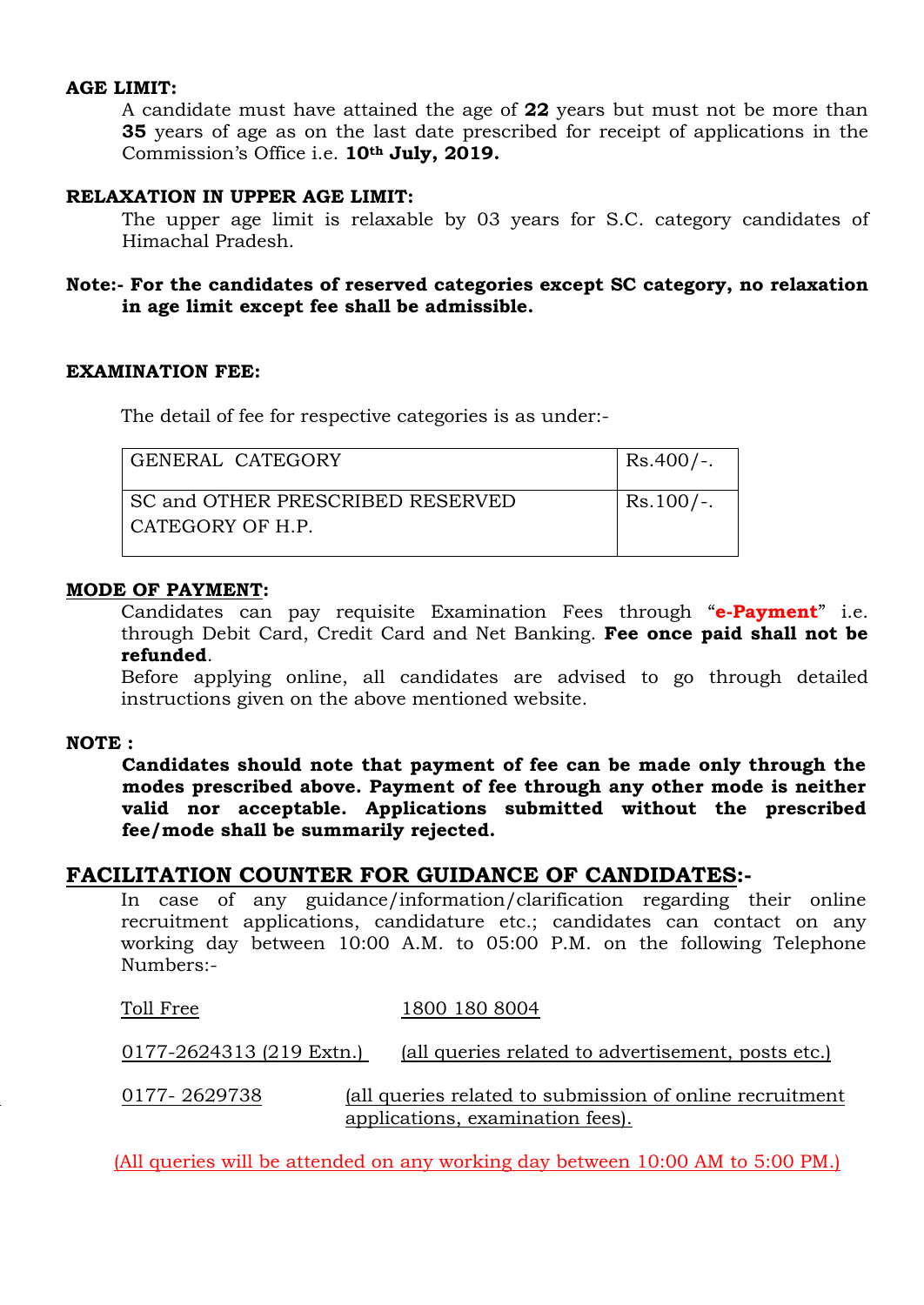#### **HOW TO APPLY**:

#### **Please follow the STEPS determined for filing Online applications**. **This application is compatible with Internet Explorer 7 or above**

#### **STEP – I:**

**NEW USER**: Register yourself as a New User in Himachal Pradesh Public Service Commission website, Clicking on "**NEW USER SIGNUP HERE**" link on the web page and fill the parameters of Name, User ID, Password, Category, Gender, Email ID, Security Question & Answer and Date of Birth. Then press the button "**Create User**".

**REGISTERED CANDIDATES:** The candidates already registered with the commission or any of the examinations/tests need not register again. Such candidates should click on "**REGISTERED USER**" link.

[THE CANDIDATES ARE ADVISED TO NOTE DOWN THE USER ID AND PASSWORD AND THIS USER ID AND PASSWORD WILL BE APPLICABLE FOR ALL FUTURE REFERENCES REGARDING THIS EXAMINATION(S)/ TEST(S) AND ALSO FOR FUTURE NOTIFICATION(S)/ADVERTISEMENT(S) ISSUED BY THE HPPSC FROM TIME TO TIME. THE INSERTED PROFILE OF THE CANDIDATE WILL BE SAVED AND NO NEED TO REENTER THE SAME TIME AND AGAIN.]

#### **STEP–II:**

For Basic Registration process, you have to click on "**Click to Apply**" option. It will fetch out Candidate's Basic Registration page in which the candidates have to fill fundamental information, particulars and details asked for. All Fields are mandatory and essential to be filled in by the candidate. Every field has clear written instructions for filling up the particular column which should be carefully read and strictly followed by the candidates while filling up the form. Here the system asks for Candidate's Personal Information including "Father's/Mother's name", "District", "Centre", "Address", "Contact No", Qualification details, and other relevant information.

The candidate is required to upload the images of recent **Photograph** and **Signature Specimen**. Images to be uploaded should be only in **\*.jpeg** format of size not exceeding **40 KB** each. The photo of candidate should be without cap or goggles. Spectacles are allowed

The candidate should scan his signature, which has been put on white paper using **Black Ink** pen.

After entering the Candidate's Basic Registration Form there is provision to **"Edit Application Form"** before final submission of application form. After submission, request for change/correction in any particulars in the Application Form shall not be entertained under any circumstances. The H.P. Public Service Commission will not be responsible for any consequences arising out of furnishing of incorrect and incomplete details in the application or omission to provide the required details in the application form.

## **Payment Options:**

Candidates can pay requisite Examination Fees through "**e-Payment**" i.e. through Debit Card, Credit Card and Net Banking.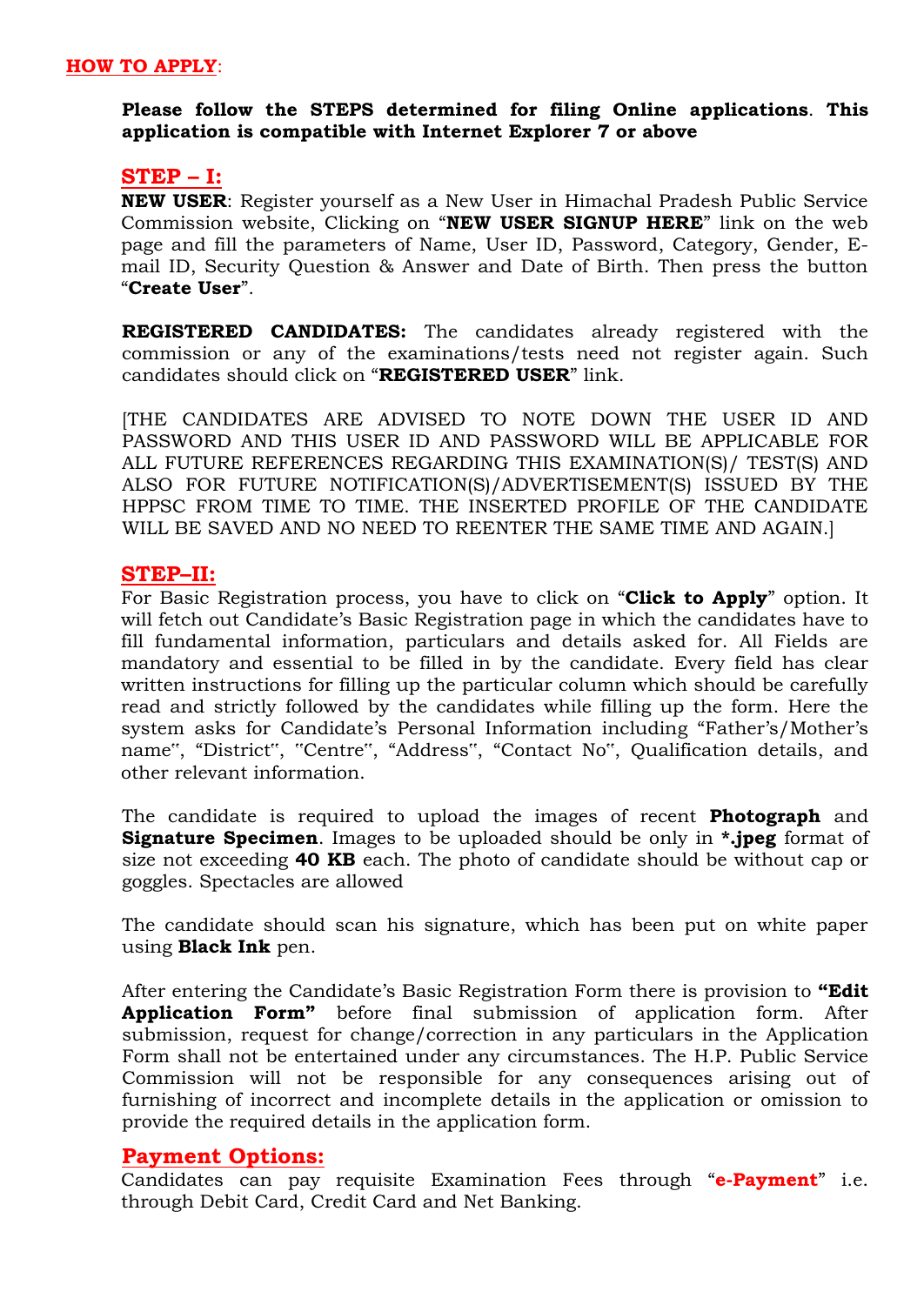# *STEP-III***:**

# **Fee through E-Payment** *:*

After successful submission of Application Form "**E-Payment**" link will be activated. By clicking on E-Payment link web page will be redirected to the next page, where Candidate is required to go through the "*Terms & Conditions to apply online"* thoroughly.

After clicking on the check box "I Agree to the Term and Conditions of Payment" **candidate** can click on the "Pay Now" button to proceed further for online payment of Application Fee.

Candidate can pay requisite amount of application fee through Debit/Credit card or Net Banking only. After completing the payment process, candidate can take print of the **Application Form** for future reference.

# **STEP–IV:**

Now the candidates are required to visit again at <http://www.hppsc.hp.gov.in/hppsc>/ to access the home page of the "**ONLINE APPLICATION FILING SYSTEM**". By entering User ID and Password earlier created by the candidates. After Clicking on **"Application Form"** PDF format of Application Form will appear on the screen. Candidates should take print of this page by clicking on the "**Application Form**" option available.

# **STEP–V:**

**After filling-up the Application form, download the same and take the print on A-4 size paper and dispatch along with documents to "Secretary, Himachal Pradesh Public Service Commission, Nigam Vihar, Shimla - 171002"**. The candidates should also write the name of examination viz. **"Himachal Pradesh Judicial Services Examination, 2019"** on the envelope before dispatching it to "**Controller of Examination, Himachal Pradesh Public Service Commission, Nigam Vihar, Shimla -171002**".

Candidates submitting the Applications Online are required:

- to retain a photo copy of the Application Form for future reference.
- to retain the original receipt issued by the Post Office for having dispatched the Application Form.
- the processing of the applications will begin only after receiving Application Form and reconciliation of examination Fee with Punjab National Bank.

Online Application Form will be entertained only after receipt of duly signed Application Form alongwith requisite documents in support of eligibility. The applicants may see status of applications Online by entering his / her User I.D. and Password.

The candidates are required to submit copies with Application Form of following certificates duly attested in support of their claims:

- a) Matriculation Certificate or its equivalent, showing the date of birth.
- b) Graduation Degree / detailed marks certificate, issued by a recognized university.
- c) Degree in Law recognized by the Bar Council of India.
- d) The S.C. /S.T. / OBC certificates must be on parental lineage on the proforma prescribed by the Govt. and issued by competent authority of the concerned area in Himachal Pradesh.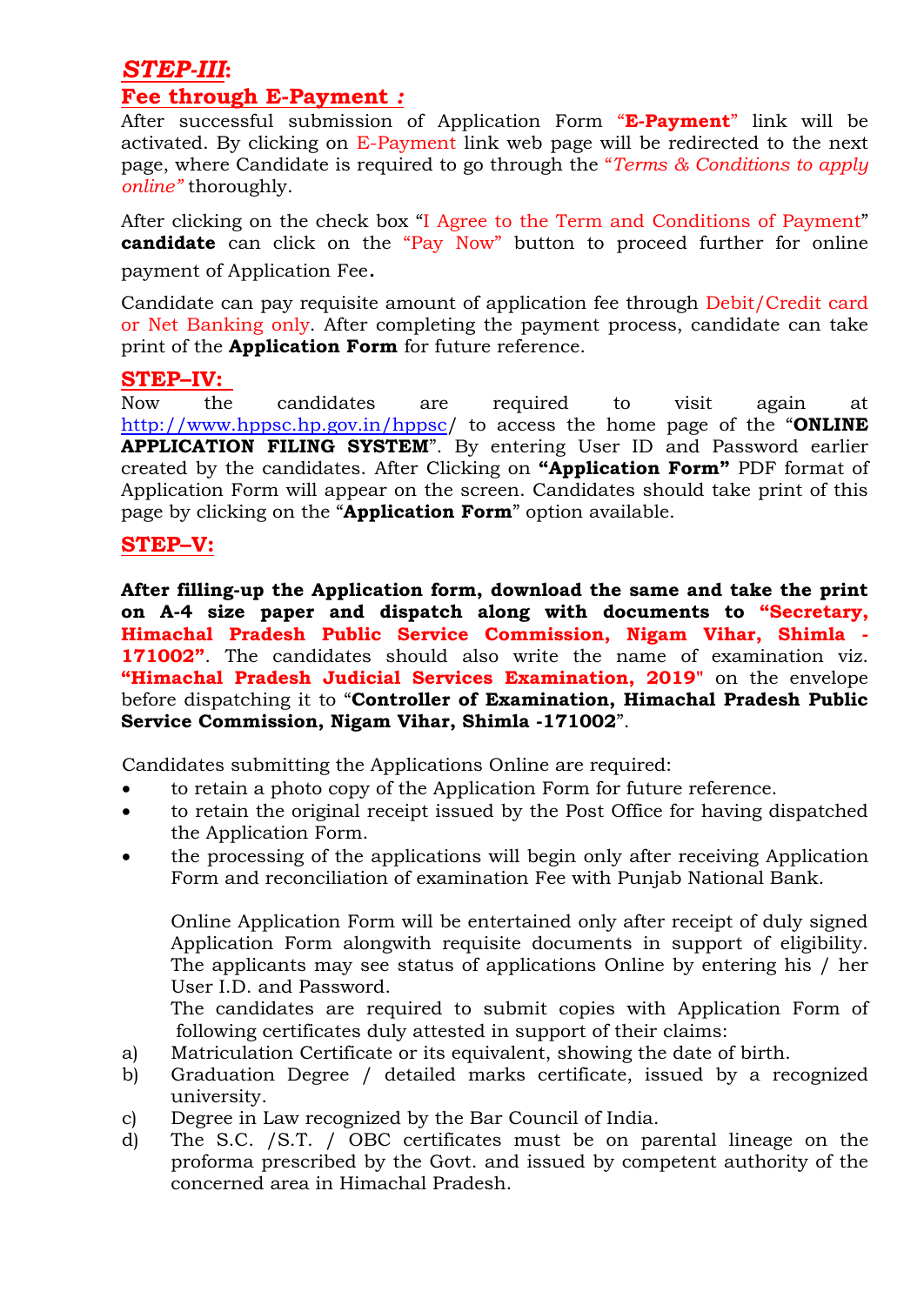OBC certificate should not be more than one year old on 10/07/2019. The OBC candidates also have to file affidavits that their status as OBC has not changed and that they are not excluded from the category of OBC on account of being covered under creamy layer.

- e) The candidate shall also submit Original Certificates furnished by two respectable persons unconnected with candidate explicitly testifying to his character, good behavior as well as antecedents as per format of credential certificate annexed to this Advertisement.
- **NOTE: The provisionally admitted candidates may download the admit cards along with instructions for appearing in the HPJS (Preliminary) examination-2019 from the official website <http://www.hppsc.hp.gov.in/hppsc/>**

**If any candidate appears at a centre other than those indicated by the Commission in his/her Admit Card, the papers of such a candidate will not be evaluated and his/her candidature will be liable to Cancellation.**

#### **DISQUALIFICATIONS FOR ADMISSION TO THE EXAMINATION:**

No person shall be eligible for admission to the examination:-

- a) If he/ she has been dismissed from any previous service;
- b) If he/ she has been convicted of any offence involving moral turpitude or has been permanently debarred / disqualified from appearing in any examination or selection;
- c) If he / she is found either directly or indirectly influencing the selection process in any manner;
- d) If he is a man, has more than one wife living and if a woman, has married a man already having another wife; or
- e) If he / she is an un-discharged insolvent.

Every person applying for appointment to the service, at the bottom of the prescribed application form, shall give a declaration that he does not suffer from any of the aforesaid disqualifications and also that he conforms to all the eligibility criteria. The declaration shall also contain his undertaking that if the same is found false or incorrect, his candidature shall be liable to be cancelled or if appointed, his appointment shall also be annulled.

#### **ADMISSION / REJECTION OF CANDIDATURE:**

- (i) Applications submitted in the proforma which is not prescribed, improperly filled up, defective applications or applications with inadequate fees or applications received after **10-07-2019** shall not be entertained or shall be rejected straightway without providing opportunity for corrections. Therefore, it is in the interest of the candidates to fill up the applications carefully, submit them with required documents / photographs and fees well in time.
- (ii) The candidates are advised to carefully read the instructions contained in this advertisement, according to which the H.P. Judicial Service Rules, 2004 and the Himachal Pradesh Judicial Service (Syllabus & Allocation of Marks) Regulations, 2005 as amended from time to time to ensure that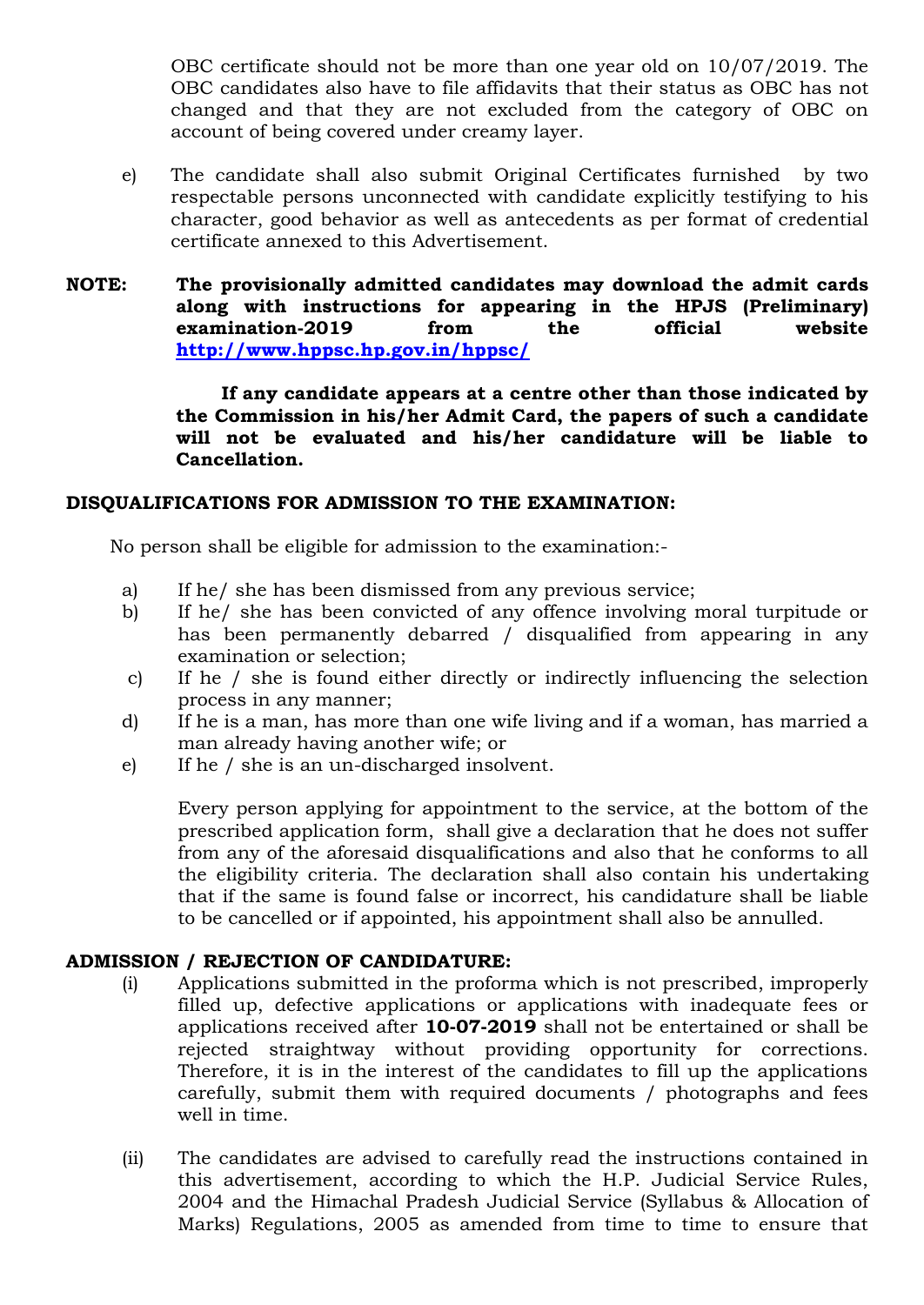they are eligible for admission to this examination in terms of said rules, instructions and conditions. The eligibility of candidates will be determined on the basis of aforesaid Rules and Regulations. The candidates who appear in the aforesaid examination, if found ineligible subsequently, their candidature will stand cancelled. The eligibility of candidates called for the interview will be determined on the basis of original documents and the Commission will not be responsible if the candidature of any candidate is rejected at that stage or at the time of verification by the appointing authority. As such, admission to the examination / interview shall be purely provisional.

- (iii) Onus of proving that a candidate is eligible to apply for the post is on the candidate only. If the date of notification / declaration of result is not indicated in the degree/ certificate / marks list, the date of issue of degree / certificate / marks list shall be deemed as date of acquiring essential qualification.
- (iv) The candidates claiming reservation must submit valid certificates of concerned category in support of the claim. In case of invalid certificates, the applications will be rejected. The category once claimed shall not be changed.

If you belong to OBC category you are required to produce OBC certificate, which should not be more than one year old at the time of last date fixed for receipt of applications, main examination and Personality Test, along with latest affidavit duly attested by the authority authorized under the Indian Oath Act stating that your status as OBC has not changed and you are not excluded from the category of OBC on account of being covered under creamy layer. Such certificate should be based on the lineage of parental family. You will not appear in the examination or Personality Test, if you fail to bring both these documents. No further time will be given for submission of these documents after the examination / Personality Test.

**(v)** The names of those candidates whose applications are rejected or not entertained will be put on the website of the Commission. The candidates whose applications are not rejected shall be admitted provisionally for the examination. The list of such eligible candidates would be displayed on the website of the Commission on **05-08-2019.**

## **SCHEME OF EXAMINATION**:

**PRELIMINARY EXAMINATION:**

The preliminary examination shall be an objective type examination consisting of the following three papers of 100 Marks each:-

- Civil Law-I
- Civil Law-II
- Criminal Law

Each paper shall be of one-hour duration and the examination in all the three papers shall be held on the same day. The syllabus for the preliminary examination shall be the same as provided for Paper-I to III for the Main examination. The preliminary examination will be held on **08/09/2019.**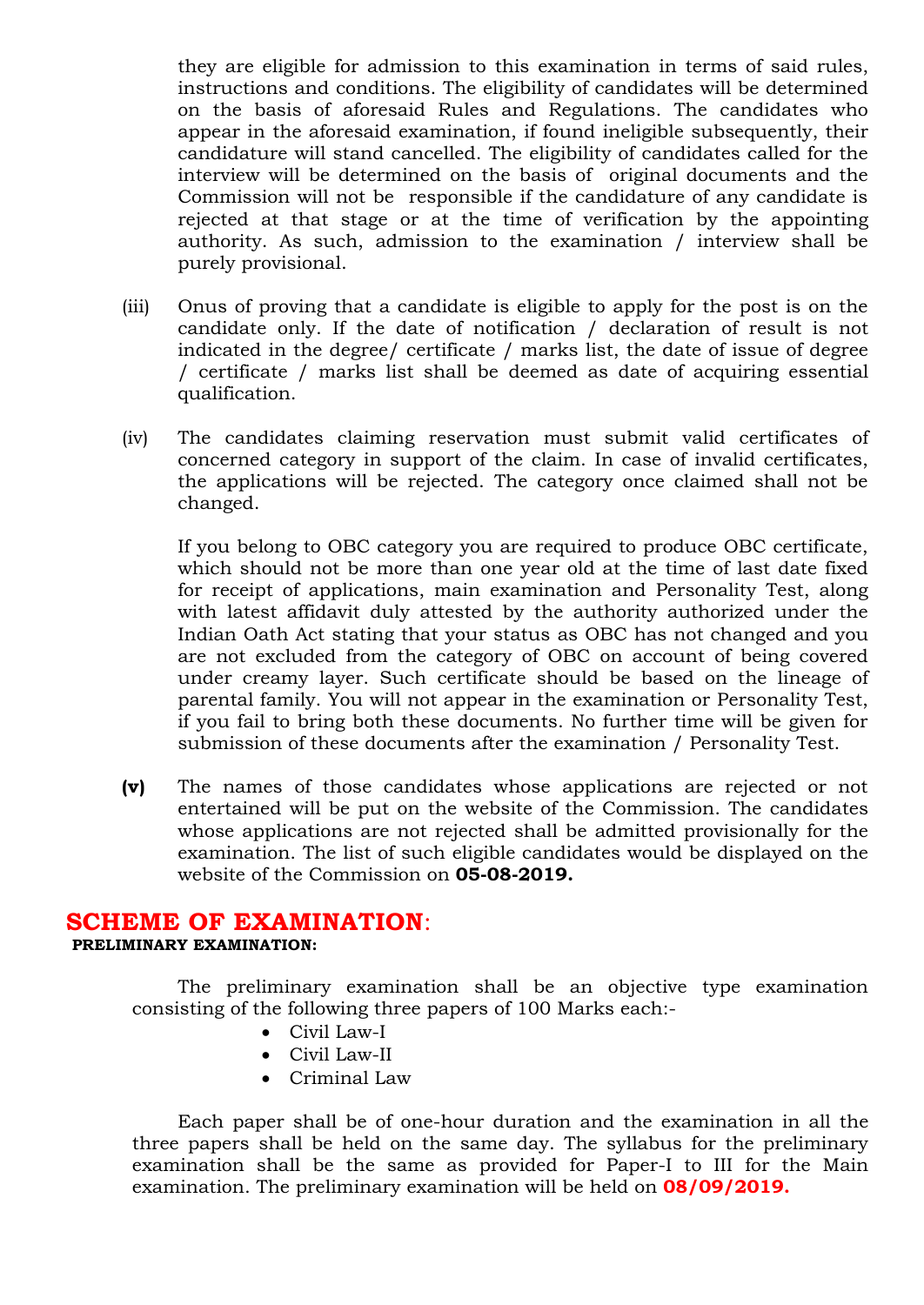The result of preliminary examination will be declared on **25-09-2019** and shall be published and also displayed on official website of the Commission. No individual intimation shall be given to the candidates.

#### **CENTRES OF EXAMINATION:**

The Preliminary Examination will be held at **SHIMLA, MANDI and DHARAMSALA** in Kangra District (if adequate Nos. of candidates opt for Dharamsala centre).

The centres of holding the examination as mentioned above are liable to be cancelled/ changed at the discretion of the Commission. Every effort will be made by the Commission to allot the candidates to the centre of their choice for examination, however, the Commission may, at their discretion allot a different centre to a candidate, when circumstances so warranted.

#### 2. **MAIN (NARRATIVE) EXAMINATION:**

- (i) Main Written (narrative) examination shall be held w.e.f**. 15th October, 2019**. The date sheet will be put on the website of the Commission. No individual intimation will be given.
- (ii) Each paper will last for three hours. The subject and syllabus for main(narrative) examination and marks for each paper shall be as follows:

| <b>PAPER</b>     | <b>SUBJECT</b>                                                                                             | <b>MARKS</b> |  |  |  |  |  |
|------------------|------------------------------------------------------------------------------------------------------------|--------------|--|--|--|--|--|
| <b>PAPER-I</b>   | Civil Law-I: Code of Civil Procedure. Indian Evidence                                                      |              |  |  |  |  |  |
|                  | Act, Indian Stamp Act, Himachal Pradesh Courts Act,                                                        | Marks        |  |  |  |  |  |
|                  | 1976 and Specific Relief Act.                                                                              |              |  |  |  |  |  |
| <b>PAPER-II</b>  | Civil Law-II: Indian Contract Act, Hindu Law, Indian                                                       | 200          |  |  |  |  |  |
|                  | Limitation Act, Transfer of Property Act and H.P.                                                          | Marks        |  |  |  |  |  |
|                  | Urban Rent Control Act.                                                                                    | 200          |  |  |  |  |  |
| <b>PAPER-III</b> | Criminal Law: Indian Penal Code, Criminal Procedure                                                        |              |  |  |  |  |  |
|                  | Code, Chapter-XVII (section 138 to 143) of the                                                             | Marks        |  |  |  |  |  |
|                  | Negotiable Instruments Act, H.P. Excise Act-2011 as                                                        |              |  |  |  |  |  |
|                  | Applicable to the State of H.P., Wild Life Protection Act                                                  |              |  |  |  |  |  |
|                  | and Indian Forest Act.                                                                                     | 150          |  |  |  |  |  |
| <b>PAPER-IV</b>  | English Composition: A Choice from three Essays on                                                         |              |  |  |  |  |  |
|                  | General Subjects.                                                                                          | Marks        |  |  |  |  |  |
|                  |                                                                                                            |              |  |  |  |  |  |
|                  | ESSAY:<br>100 Marks                                                                                        |              |  |  |  |  |  |
|                  | Translation of Hindi Passage into English: 50 Marks<br>~~~~~~~~~~~~~~~~~~~~~~~~~~~~~~~~~~                  |              |  |  |  |  |  |
|                  | Total:<br>150 Marks                                                                                        |              |  |  |  |  |  |
|                  |                                                                                                            |              |  |  |  |  |  |
|                  | The standard for the English paper shall be that of                                                        |              |  |  |  |  |  |
|                  | graduation examination of Himachal Pradesh                                                                 |              |  |  |  |  |  |
|                  | University.)                                                                                               |              |  |  |  |  |  |
| <b>PAPER-V</b>   | Language (Hindi):                                                                                          | 100<br>Marks |  |  |  |  |  |
|                  | Hindi (in Devanagri Script) No books prescribed. The                                                       |              |  |  |  |  |  |
|                  | paper of Hindi will comprise of the following:-                                                            |              |  |  |  |  |  |
|                  |                                                                                                            |              |  |  |  |  |  |
|                  | Translation of English passage into Hindi.-30 Marks<br>Essay in Hindi on any topic out of three. -50 Marks |              |  |  |  |  |  |
|                  |                                                                                                            |              |  |  |  |  |  |
|                  | Composition (Idioms and Corrections etc.). -20 Marks                                                       |              |  |  |  |  |  |
|                  |                                                                                                            |              |  |  |  |  |  |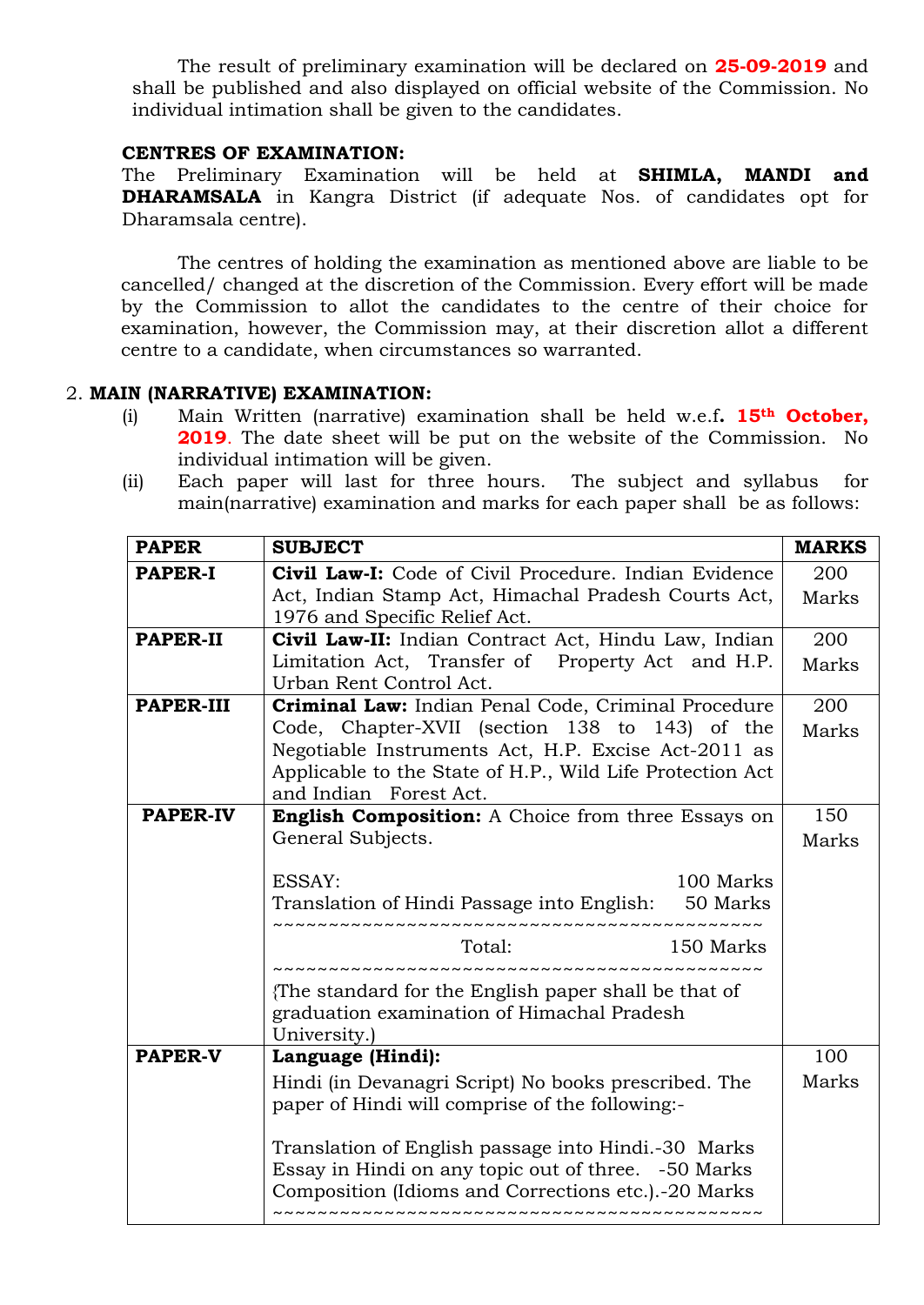|                                        | 100 Marks<br>Total:                                                                                                                                                                                                                                                                                                                                                                                                                                                                                                                                                                                                                                                                                                                                                                                                                                                                                    |              |  |  |  |  |
|----------------------------------------|--------------------------------------------------------------------------------------------------------------------------------------------------------------------------------------------------------------------------------------------------------------------------------------------------------------------------------------------------------------------------------------------------------------------------------------------------------------------------------------------------------------------------------------------------------------------------------------------------------------------------------------------------------------------------------------------------------------------------------------------------------------------------------------------------------------------------------------------------------------------------------------------------------|--------------|--|--|--|--|
|                                        | (The standard for the language paper shall be that of<br>Matriculation examination of the                                                                                                                                                                                                                                                                                                                                                                                                                                                                                                                                                                                                                                                                                                                                                                                                              |              |  |  |  |  |
| Personality<br><b>Test</b>             | (i)<br>Candidates, who qualify the Main written<br>examination, will be required to appear at such<br>place, as may be fixed by the Commission, for a<br>viva-voce test. The maximum marks for the<br>Personality Test shall be 150. The marks<br>obtained in the Personality Test will be added to<br>the marks obtained in the Main written<br>examination for purpose of selection of the<br>candidates.<br>the<br>summoning<br>of<br>candidates<br>for<br>(iii)<br>The<br>Personality<br>test<br>conveys<br>no<br>assurance<br>whatsoever that they will be selected<br>or<br>recommended. Appointment<br>orders to<br>the<br>selected candidates will be issued by the<br>Government.<br>(iii)<br>A candidate shall also be required to obtain at<br>least 45% of the marks allocated for the<br>interview, failing which he will be deemed to<br>have not qualified the competitive examination. | 150<br>Marks |  |  |  |  |
| <b>Minimum</b><br>Qualifying<br>Marks: | No candidate shall be credited with any marks<br>(i)<br>in any paper unless he obtains at least 40<br>percent marks in that paper, except Hindi<br>language paper (paper-V) in which candidate<br>should obtain at least 33 percent marks.<br>No candidate shall be considered to have<br>(ii)<br>qualified the written test unless he obtains 45<br>percent marks in aggregate in all papers and at<br>least 33 percent marks in language paper i.e.<br>Hindi in Devanagri script.                                                                                                                                                                                                                                                                                                                                                                                                                    |              |  |  |  |  |

#### **OTHER CONDITIONS**

- The Commission reserves the right to allot any Centre of examination to any candidate. No request for change of centre will be entertained. The main written examination will be conducted at Shimla.
- The inclusion of a candidate in the list of successful candidates shall not confer any right to appointment unless the Government is satisfied after such inquiry as may be considered necessary that the candidate is suitable in all respects for appointment in service before actual offer for appointment is made. The selected candidates will also be subjected to a Medical Examination in accordance with guidelines prescribed by the Hon'ble High Court under Rule- 9 of H.P. Judicial Service Rules, 2004 read with Regulation '8' of the H.P. Judicial Service (Syllabus and Allocation of Marks) Regulations, 2013.
- The candidates, who may be admitted to the examination, will have to write in their own hand. In no case can an amanuensis be allowed.
- The Commission does not supply any articles of stationery except authorized Computerized Answer Sheet for preliminary examination and Answer Books,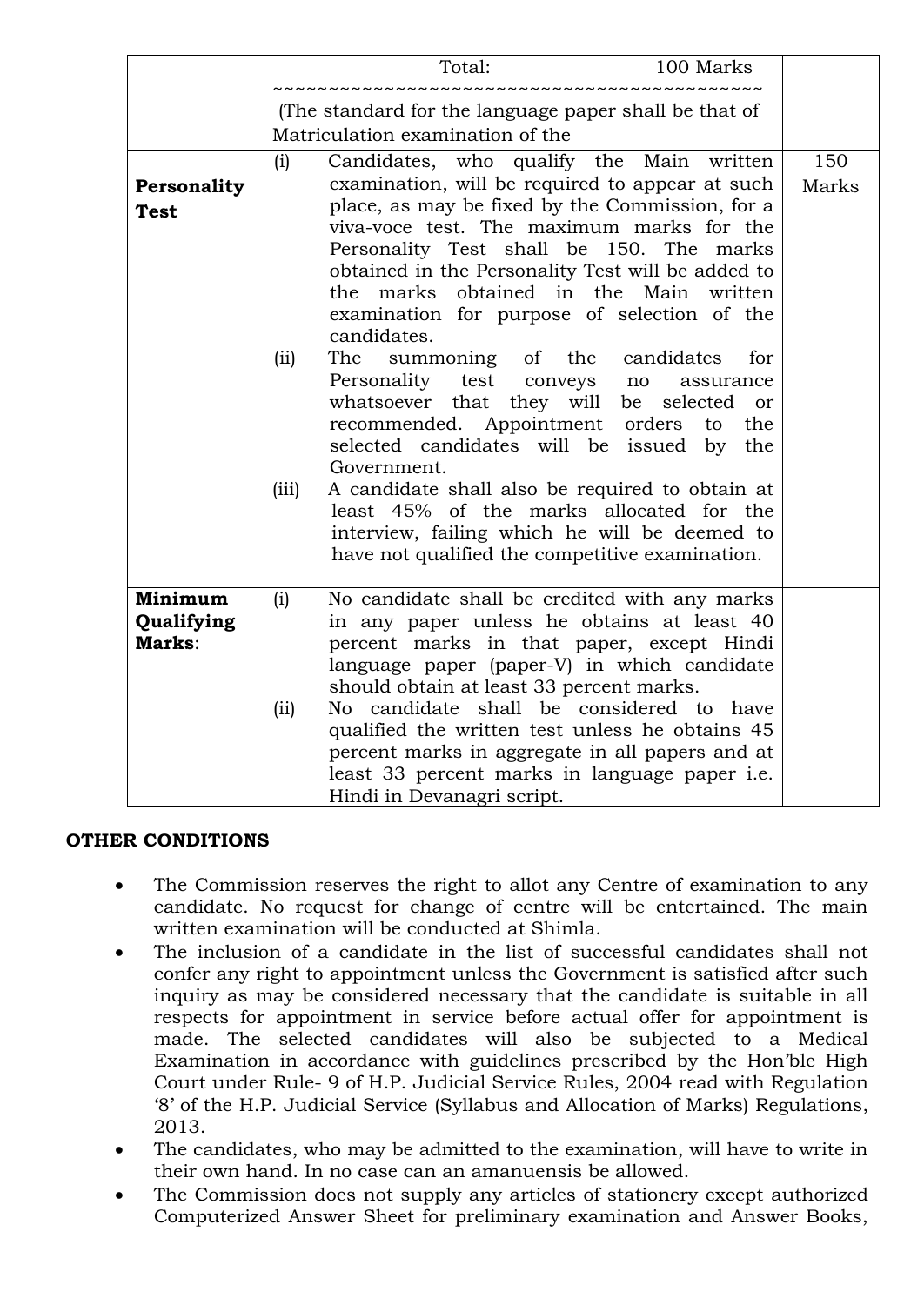continuation sheets for use in the main written examination. Items such as pen, Ink, whatsoever needed have to be brought by the examinees themselves.

- Re-evaluation or rechecking of Answer Sheets / Answer Books (Scripts) is not permissible nor the Commission enters into correspondence in this regard.
- It may be ensured by the candidates before submitting the applications that furnishing of false information and documents or suppression of any factual information in the application form would entail disqualification. If the fact that false information / document(s) has been furnished or that there has been suppression of any factual information in the application comes to notice at any time during the service of a person, his service would be liable to be terminated. No columns should be left blank in the application form.
- In case candidate has any doubt or objection about any question(s) in the question paper, he/she is advised to give a representation, in writing immediately after the examination is over (the same day) in the name of the Secretary, H.P. Public Service Commission to the centre supervisor and no representation shall be entertained thereafter.
- On the basis of merit obtained in the Preliminary examination, the candidates equal to twenty times of the number of vacancies to be filled in shall be called for taking the main examination.

 $Sd$  /-(Rakhil Kahlon),IAS Secretary, H.P. Public Service Commission Tel. No. : 0177-2623786